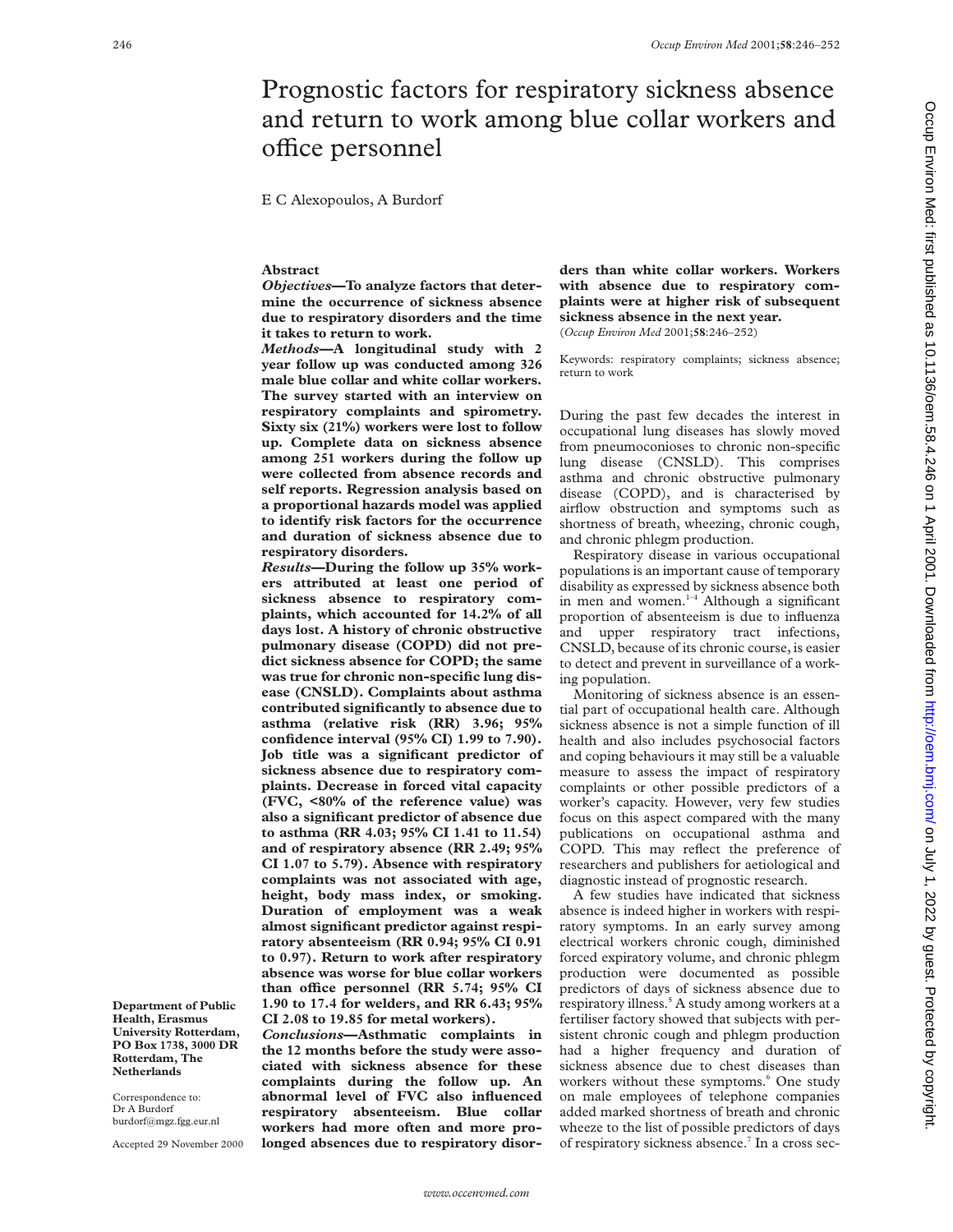tional study in the animal feed industry the same findings were confirmed.<sup>8</sup>

In the current longitudinal study prognostic factors for sickness absence due to respiratory symptoms were evaluated. The aim of the study was to describe the frequency and duration of sickness absence due to respiratory disorders, and to investigate which factors influence the occurrence of respiratory sickness absence and the time it takes to return to work.

### **Methods**

#### STUDY POPULATION

The study population consisted of male welders, metal workers, and office clerks of two companies involved in building large constructions—such as bridges and oilrigs. All employees in both companies were asked to participate in this study by giving their informed consent. All welders were involved in welding during most of their daily work. They performed their activities in welding booths as well as on site. About 90% of the work time was spent welding mild steel, although stainless steel was occasionally used. The group of metal workers consisted of those with various job titles, comprising caulker-burners, fitters, turners, sheet metal workers, plumbers, and grinders. The small group of office clerks consisted of managers, accountants, technical draughtsmen, and administrators.

#### STUDY DESIGN AND DATA COLLECTION

During 1993–4, study participants were interviewed by the occupational physician at entry into the study. The questionnaire included questions on age, height, weight, smoking history, duration of employment in current and previous jobs, and on respiratory and other complaints.<sup>9</sup> These questions were derived from a standardised Nordic questionnaire on musculoskeletal complaints and a standardised questionnaire on respiratory symptoms.<sup>10 11</sup>

Questions asked about complaints of chronic cough, chronic sputum secretion, wheezing, shortness of breath, and attacks of chest tightness. Subjects who reported at least one of these symptoms were classified as prevalent cases of respiratory symptoms—namely, CNSLD-like symptoms. Asthma-like symptoms were derived from a positive answer on questions on wheezing for at least 1 week in the past 2 years, shortness of breath at any time in the past 2 years, or chest tightness in the morning at any time in the past 2 years. The COPDlike symptoms were defined as chronic cough or chronic phlegm for at least 3 months a year in the previous 2 consecutive years. The questionnaire also categorised workers into nonsmokers (never smoked), current smokers (currently smoking cigarettes, cigars, or pipes), and former smokers (formerly smoked regularly but stopped smoking for at least 1 year before the study). Those who stopped smoking less than 1 year before the study were classified as current smokers. The occupational health investigation was completed with a spirometric lung function test, which was performed with a Vicatest VCT-5 spirometer. Measurements and procedures, including body temperature and

pressure saturated adjustments, were carried out according to the standards of the European Respiratory Society and the American Thoracic Society.12 13 Three readings of the forced vital capacity (FVC) and forced expiratory volume in 1 second  $(FEV_1)$  were recorded, with a minimum requirement of two reproducible curves  $(FEV_1$  and FVC within 0.1 l). The highest FVC and FEV<sub>1</sub> values were used from these readings and, subsequently, the Tiffeneau index was calculated. For each subject a predicted lung function variable was calculated with regression equations of the European Respiratory Society.<sup>14</sup> All spirometry tests were performed by two qualified occupational nurses who had received a refresher course in spirometry.

During a 2 year follow up of each subject medical records were retrieved for information on frequency and duration of spells of sickness absence, and symptoms and diagnosis reported to have caused the sickness absence. The register of sickness absence recorded the occurrence and duration of every period of absence. If a worker fell ill, he was obliged to report his absence to the administration office. Subsequently, on the same day the worker was sent a short questionnaire with 24 questions on specific symptoms, which enabled the worker to report one or more complaints underlying his sickness absence. The questions on respiratory complaints were drawn from the standardised questionnaire on respiratory symptoms.<sup>11</sup> Other questions pertained to common symptoms, such as cold, throat soreness, rhinitis, stomach complaints, muscle pain, raised temperature, and headache. Based on this self reported information, the occupational physician assigned the diagnosis to each spell of absence according to six groups; CNSLD, influenza, back disorder, other musculoskeletal disorders, miscellaneous disorders, and reasons unknown. This procedure was chosen as the company policy only required examination by the occupational physician of workers who had been absent for 2 weeks or more. Workers did not need to obtain a doctor's certificate in the first 2 weeks of absence. When for a particular sickness absence two health complaints were recorded, half of the sick days were attributed to either cause. The following outcomes of sickness absence per worker were collected: prevalence of absence (at least one period of sickness absence during the 2 year follow up), duration of absence (number of working days with sickness absence), frequency of absence (number of periods of sickness absence), and absence ratio (percentage of working days with sickness absence). In the last three measures workers without absence were excluded from the calculation of descriptive statistics. To avoid a strong influence of selective participation, respondents were excluded from the study if they had failed to return the sickness absence questionnaire more than once or if their sickness absence with unknown reason exceeded 10 working days.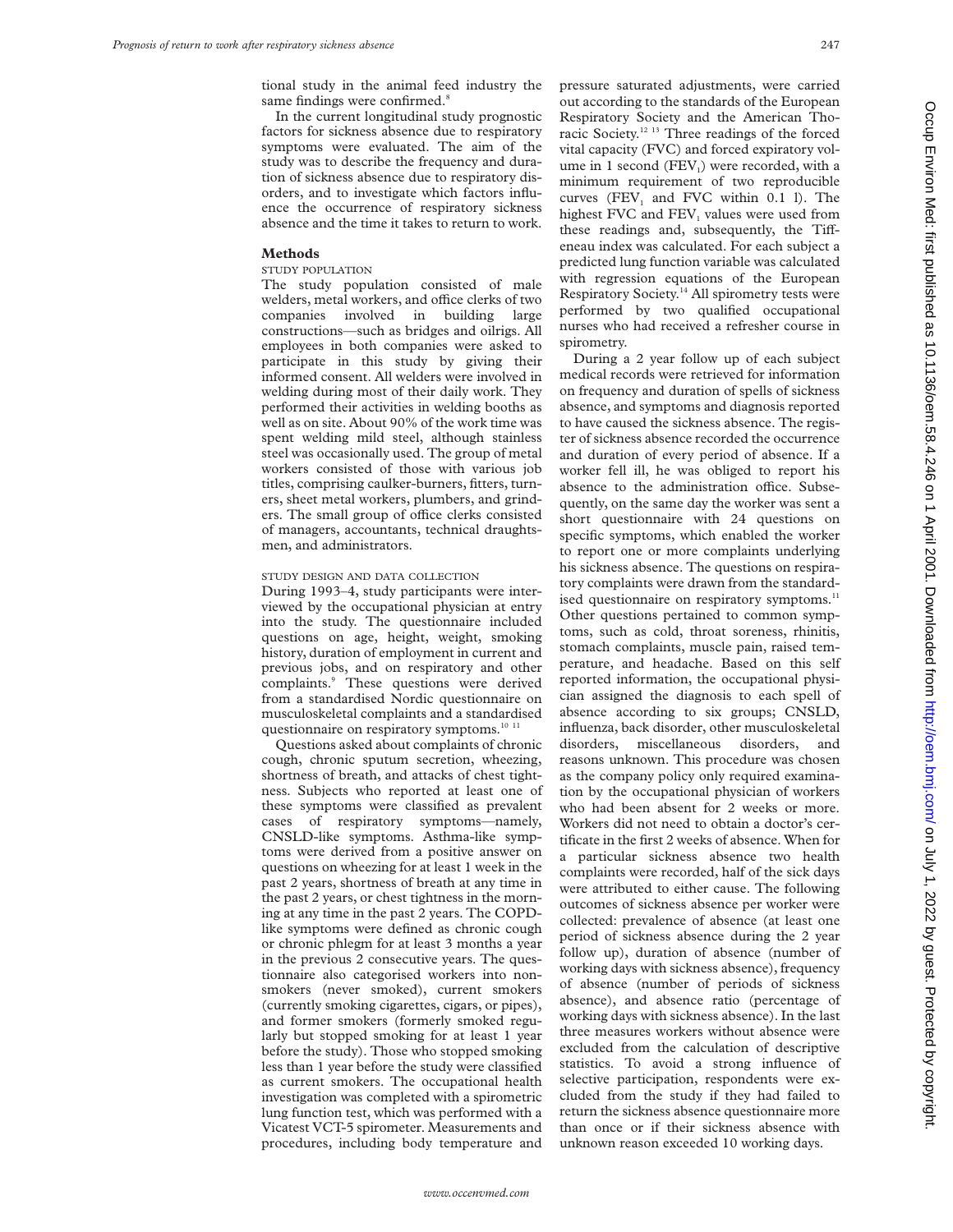*Table 1 Individual characteristics and working experience of welders, metal workers, and oYce workers at the start of the longitudinal study*

|                                      | Welders<br>$(n=97)$ |      | Metal workers<br>$(n=125)$ |      | Office workers<br>$(n=29)$ |      |  |
|--------------------------------------|---------------------|------|----------------------------|------|----------------------------|------|--|
|                                      | Mean                | SD   | Mean                       | SD   | Mean                       | SD   |  |
| Individual characteristics:          |                     |      |                            |      |                            |      |  |
| Age $(y)$                            | 41.5                | 10.3 | 39.8                       | 9.6  | 39.9                       | 9.8  |  |
| Height (cm)                          | 177.6               | 7.6  | 177.9                      | 7.0  | 182.6                      | 7.5  |  |
| Weight (kg)                          | 79.2                | 11.4 | 79.3                       | 10.6 | 83.0                       | 10.0 |  |
| Work history:                        |                     |      |                            |      |                            |      |  |
| Employment in current<br>company (v) | 13.8                | 7.9  | 13.3                       | 7.8  | 9.7                        | 7.0  |  |
| Total working experience (y)         | 20.2                | 11.7 | 21.7                       | 10.7 | 18.7                       | 11.9 |  |
| Smoking history:                     |                     |      |                            |      |                            |      |  |
| Smokers $(n, (\%)$                   | 46 (48)             |      | 49 (40)                    |      | 5(17)                      |      |  |
| Years smoking                        | 23.2                | 11.8 | 22.1                       | 9.6  | 35                         | 5.2  |  |
| Ex-smokers $(n, (\%)$                | 26(27)              |      | 30(24)                     |      | 8(28)                      |      |  |
| Years smoking                        | 17.4                | 7.9  | 18.5                       | 9.4  | 12.3                       | 5.9  |  |

STATISTICAL ANALYSIS

The two principal outcomes of the study were time of follow up without sickness absence and duration of sickness absence due to respiratory complaints. Kaplan-Meier curves were produced to describe the proportion of workers without sickness absence relative to time since start of follow up, and the proportion of workers returning to work as a function of duration of sickness absence. Regression analysis based on the proportional hazards model was used to study prognostic factors simultaneously and to adjust for potential confounders.<sup>15</sup> In the survival analysis on time without sickness absence due to respiratory complaints, right censoring of data was necessary as about 65% of the workers did not fall sick during the 2 year follow up period. For these workers, the observed time was less than the (unknown) actual event free time.

Univariate analyses were performed to examine the covariates age, height, weight, smoking habits, duration of total employment in the current job, company, job title, and duration of respiratory complaints. Likelihood ratio tests were applied to select the initial variables for inclusion in the multivariate analyses, with, as an inclusion criterion, a level of significance of 0.10. The multivariate proportional hazards model included all variables that contributed significantly to the final model (Wald statistics, criterion of p<0.05). The dependent variable was the first spell of sickness absence due to respiratory complaints. Repeated events were excluded from these analyses. Age was included in each model, regardless of its level of significance. For each factor the hazard ratio

*Table 2 Prevalence of respiratory complaints in the past 12 months before the start of the study among welders, metal workers and oYce workers*

|                                        | Welders<br>$(n=97)$ |               | Metal workers<br>$(n=125)$ |      | Office workers<br>$(n=29)$ |               | <b>Total</b><br>$(n=251)$ |      |
|----------------------------------------|---------------------|---------------|----------------------------|------|----------------------------|---------------|---------------------------|------|
|                                        | $\boldsymbol{n}$    | $\frac{0}{0}$ | $\boldsymbol{n}$           | $\%$ | $\boldsymbol{n}$           | $\frac{0}{0}$ | $\boldsymbol{n}$          | $\%$ |
| Chronic cough                          | 13                  | 14            | 7                          | 6    | $\Omega$                   | $\Omega$      | 20                        | 8    |
| Chronic sputum secretion               | 12                  | 13            | $\overline{7}$             | 6    | 3                          | 11            | 22                        | 9    |
| Shortness of breath                    |                     | 4             | 6                          | 5    |                            | 4             | 11                        | 5    |
| Ever wheezing                          |                     | 23            | 17                         | 14   | 5                          | 17            | 44                        | 18   |
| Wheezing $>1$ week in the past 2 years |                     | 13            | 6                          | 5    | 4                          | 14            | 22                        | 9    |
| Chest tightness                        | 11                  | 12            | 3                          | 3    | $\overline{c}$             | 7             | 16                        | 7    |
| Disorders according to questionnaire:  |                     |               |                            |      |                            |               |                           |      |
| Asthma                                 | 17                  | 18            | 11                         | 9    | 4                          | 14            | 32                        | 13   |
| Chronic obstructive pulmonary disease  | 15                  | 16            | 9                          | 7    | 3                          | 11            | 27                        | 11   |
| Chronic non-specific lung disease      | 23                  | 25            | 15                         | 12   | $\overline{4}$             | 14            | 42                        | 17   |
| Airways allergy                        | 11                  | 12            | 20                         | 16   | $\overline{4}$             | 14            | 35                        | 14   |

and 95% confidence interval (95% CI) were calculated. The hazard ratio is interpreted as the relative risk (RR) at any time during the follow up. All statistical analyses were performed with SPSS software.<sup>16</sup>

## **Results**

## RESPONSE

The initial response to participate in the study was 88% (326 respondents). Baseline spirometric tests were completed by 306 workers (85%). During the follow up 23 workers (7%) left the company and 43 workers (13%) had incomplete data on causes of sickness absence, primarily due to non-response on the short questionnaire during sickness absence. The total study population with complete 2 year follow up consisted of 251 people. A nonresponse analysis showed that the 66 workers who did not complete follow up had a higher prevalence of CNSLD complaints at baseline than those who completed the follow up, 33% and 17% respectively. Workers with incomplete sickness absence data (n=43) had a higher sickness absence both in frequency and total duration than the workers in the study population, although any differences in respiratory sickness absence could not be determined. The 66 workers lost to follow up did not differ in individual characteristics and working experience from those who completed the follow up.

#### BASELINE CHARACTERISTICS

Table 1 shows the basic characteristics of the 251 workers with complete data in the study population. The population consisted predominantly of middle aged men, although age ranged from 19 to 59. The occupational groups did not differ for individual characteristics and distributions of duration of employment in current and previous jobs. About 86% had had previous jobs and most of the previous positions held were comparable with the current occupation. Between welders and metal workers there was no significant difference in current smokers and years of smoking but there was a significant difference between office workers and the two blue collar groups. Ex-smokers (25.5%) stopped smoking, on average, almost 10 years before the study in all the groups.

The predominant respiratory complaint in the 12 months before the study was wheezing (18%) followed by chronic sputum secretion (9%), prolonged wheezing (9%), and chronic cough (8%) (table 2). Other complaints were less common; the same was true for work related symptoms. One out of four smokers had respiratory complaints. Welders had more complaints than the other groups but these differences did not reach conventional levels for significance except for chronic cough  $(\chi^2$  test,  $p=0.02$ ) and chest tightness ( $\chi^2$  test,  $p=0.02$ ). The prevalence of CNSLD was significantly higher in welders ( $\chi^2$  test, p=0.05) but this was not so for asthmatic complaints and COPD. Smoking was correlated with complaints like chronic cough and chronic sputum secretion but not with chest tightness and prolonged wheezing. This resulted in a significantly higher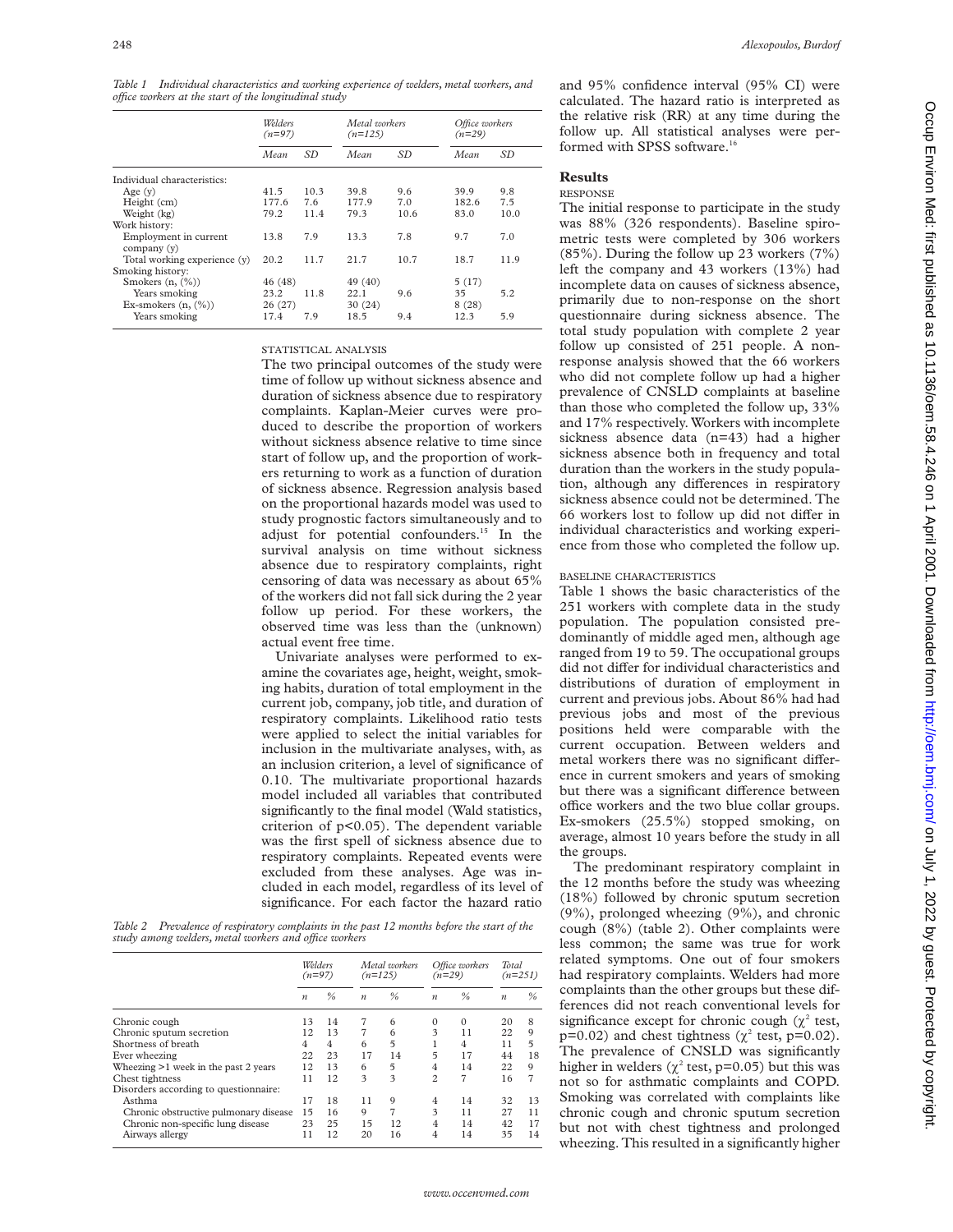*Table 3 Sickness absence due to respiratory complaints during the 2 year follow up among 251 welders, metal workers, and oYce workers*

|                                                      | $\boldsymbol{n}$ | Mean | Range         |
|------------------------------------------------------|------------------|------|---------------|
| Asthma-like complaints:                              |                  |      |               |
| Prevalence (workers (n))                             | 46               |      |               |
| Frequency (absence periods (n))                      | 84               | 1.82 | $1 - 7$       |
| Duration (work days of absence)                      | 84               | 6.47 | $1 - 23$      |
| Ratio (work days with sickness absence $(\%)$ )      | 46               | 2.69 | $0.45 - 13.0$ |
| Complaints of chronic obstructive pulmonary disease: |                  |      |               |
| Prevalence (workers (n))                             | 79               |      |               |
| Frequency (absence periods (n))                      | 122              | 1.54 | $1 - 5$       |
| Duration (work days of absence)                      | 122              | 8.35 | $1 - 252$     |
| Ratio (work days with sickness absence $(\%)$ )      | 79               | 3.23 | $0.23 - 61.4$ |
| Complaints of chronic non-specific lung disease:     |                  |      |               |
| Prevalence (workers (n))                             | 88               |      |               |
| Frequency (absence periods (n))                      | 157              | 1.78 | $1 - 7$       |
| Duration (work days of absence)                      | 157              | 7.63 | $1 - 252$     |
| Ratio (work days with sickness absence $(\%)$ )      | 88               | 3.10 | $0.23 - 61.4$ |

prevalence of COPD ( $\chi^2$  test, p=0.01) and CNSLD  $(\chi^2 \text{ test}, p=0.04)$  in smokers but this was not so for asthma.

## SICKNESS ABSENCE

Among the 251 people with sufficient data during the study, 39 (15.5%) did not take any sick leave at all. During the follow up over 2 years, 212 (84.5%) workers were absent from work due to sickness for one or more periods, resulting in a total of 816 sickness absence periods ranging between 1 and 14 periods per person (mean=3.89). During the 2 year follow up the sickness absence ratio in the study population was 7.7% with non-specific respiratory complaints accounting for 14.2% of the days lost. Musculoskeletal disorders accounted for 43.8% of all days lost, influenza 19.0%, other causes 19.9%, and unknown causes 3.1%.

Table 3 shows the prevalence, frequency, duration, and ratio of sickness absence due to respiratory complaints. These results have been calculated for people with at least one sickness period due to CNSLD. During the 2 year follow up the proportion of workers that experienced at least one period of sickness absence as a result of asthma-like symptoms was 18%, COPD-like symptoms 31% and, in general from CNSLD-like symptoms 35%. The distribution of time at work before a first sickness



*Time to return to work after a first period of sickness absence due to respiratory complaints*

absence due to these complaints differed significantly between the occupational groups.

As can be seen from the frequencies of sickness absence in table 3, several workers were absent more than once for the same complaint. The probability of a recurrent sickness absence within 1 year was significantly higher than the probability of a first sickness absence within 1 year. For asthmatic complaints a 1 year recurrence rate of 25% was found, for complaints about COPD 35%, and for complaints about CNSLD 43%.

The distribution of the duration of sickness absence did not differ among the specific disorders. The figure shows the return to work for workers who lost any time off work because of a first spell of respiratory complaints (between occupational groups). Almost no difference was found in rates of return to work between first periods and subsequent periods of sickness absence due to respiratory complaints. Most workers (67%) returned to work within 5 working days (1 week) and almost all (90%) returned within 10 days (about 2 weeks), although those with asthmatic complaints returned to work later (55% in the first 5 days and 87% in the first 10 days). Only in three cases (2%) did the duration of sickness absence exceed 20 days (1 month) and all came for workers with more than one absence.

#### PROGNOSTIC FACTORS

Table 4 presents the factors associated with the occurrence of sickness absence due to respiratory complaints during the 2 year follow up. The presence of asthmatic complaints in the 12 months before the study was a significant predictor for sickness absence due to asthma-like symptoms (RR 3.96; 95% CI 1.99 to 7.90). However complaints about COPD and CNSLD were not associated with an increased probability of sickness absence during follow up. For the prognostic value of severe limitation of lung function, decrease in FVC (<80% of the reference value) contributed to the prediction of sickness absence due to asthma and CNSLD but not for COPD although the risk was increased (RR 1.77; 95% CI 0.71 to 4.42). The other indexes of lung function (FEV<sub>1</sub> and Tiffeneau index) were not significant predictors. In none of the multivariate models was age a significant risk factor. Smoking was not a significant factor for sickness absence from any cause. From the other individual characteristics only the duration of employment was associated with the probability of not taking sick leave (RR 0.94; 95% CI 0.91 to 0.97). This was true for all causes.

Table 5 shows the prognostic factors for return to work after a period of sickness absence. Metal workers and welders with COPD and CNSLD had a significantly decreased chance of returning to work quickly compared with the reference group despite the few office workers. Individual characteristics and work history were not associated with the probability of return to work.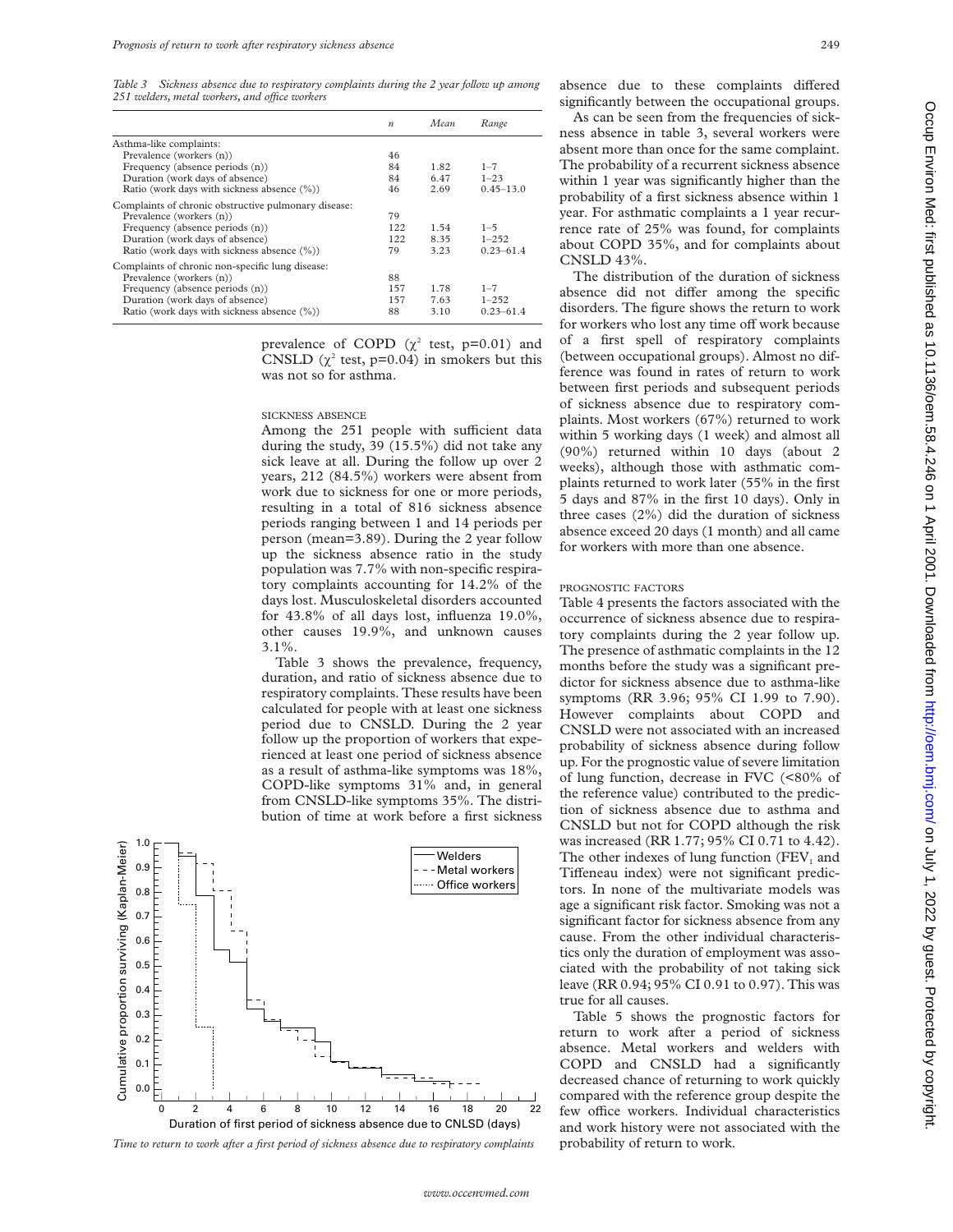*Table 4 Multivariate hazards RRs (95% CIs) of prognostic factors for the occurrence of sickness absence due to respiratory disorders*

| Cause of sickness absence and factor   | Subjects | RR   | $(95\% \text{ CI})$        | p Value |
|----------------------------------------|----------|------|----------------------------|---------|
| Asthma:                                |          |      |                            |         |
| Age $(v)$ :                            |          |      |                            |         |
| $\leq 40$                              | 125      | 1.00 |                            |         |
| >40                                    | 126      | 0.65 | $(0.35 \text{ to } 1.22)$  | 0.18    |
| FVC:                                   |          |      |                            |         |
| >80% Of reference FVC                  | 228      | 1.00 |                            |         |
| $\leq 80\%$ Of reference FVC           | 10       | 4.03 | $(1.41 \text{ to } 11.54)$ | 0.009   |
| Asthma complaints before study:        |          |      |                            |         |
| No                                     | 219      | 1.00 |                            |         |
| <b>Yes</b>                             | 32       | 3.96 | $(1.99 \text{ to } 7.90)$  | 0.000   |
| Chronic obstructive pulmonary disease: |          |      |                            |         |
| Age $(v)$ :                            |          |      |                            |         |
| $\leq 40$                              | 125      | 1.00 |                            |         |
| >40                                    | 126      | 0.78 | $(0.49 \text{ to } 1.25)$  | 0.31    |
| Office workers                         | 29       | 1.00 |                            |         |
| $v$ Metal workers                      | 125      | 2.77 | $(0.99 \text{ to } 7.75)$  | 0.05    |
| $v$ Welders                            | 97       | 2.73 | $(0.95 \text{ to } 7.79)$  | 0.06    |
| Chronic non-specific lung disease:     |          |      |                            |         |
| Age $(y)$ :                            |          |      |                            |         |
| $\leq 40$                              | 125      | 1.00 |                            |         |
| >40                                    | 126      | 0.69 | $(0.44 \text{ to } 1.08)$  | 0.1     |
| FVC:                                   |          |      |                            |         |
| >80% Of reference FVC                  | 228      | 1.00 |                            |         |
| $\leq 80\%$ Of reference FVC           | 10       | 2.49 | $(1.07 \text{ to } 5.79)$  | 0.034   |
| Office workers                         | 29       | 1.00 |                            |         |
| $v$ Metal workers                      | 125      | 2.91 | $(1.04 \text{ to } 8.13)$  | 0.04    |
| $v$ Welders                            | 97       | 3.52 | $(1.24 \text{ to } 9.97)$  | 0.018   |

|  |  |  |  | Table 5 Multivariate hazards RRs (95% CIs) of prognostic factors for return to work |  |  |  |
|--|--|--|--|-------------------------------------------------------------------------------------|--|--|--|
|  |  |  |  | after sickness v welders's absence due to respiratory disorders                     |  |  |  |

| Cause of sickness |                                        |                |      |                            |         |  |  |
|-------------------|----------------------------------------|----------------|------|----------------------------|---------|--|--|
| absence           | Factor                                 | Subjects       | RR   | $(95\% \text{ CI})$        | p Value |  |  |
| Asthma:           |                                        |                |      |                            |         |  |  |
| Age $(y)$ :       |                                        |                |      |                            |         |  |  |
| $\leq 40$         |                                        | 26             | 1.00 |                            |         |  |  |
| >40               |                                        | 20             | 1.06 | $(0.53 \text{ to } 2.14)$  | 0.86    |  |  |
| Office workers    |                                        | $\overline{c}$ | 1.00 |                            |         |  |  |
| $v$ Metal workers |                                        | 25             | 4.90 | $(1.04 \text{ to } 23.13)$ | 0.04    |  |  |
| $v$ Welders       |                                        | 19             | 4.77 | $(0.97 \text{ to } 23.4)$  | 0.05    |  |  |
|                   | Chronic obstructive pulmonary disease: |                |      |                            |         |  |  |
| Age $(y)$ :       |                                        |                |      |                            |         |  |  |
| $\leq 40$         |                                        | 43             | 1.00 |                            |         |  |  |
| >40               |                                        | 36             | 1.00 | $(0.60 \text{ to } 1.65)$  | 0.99    |  |  |
| Office workers    |                                        | $\overline{4}$ | 1.00 |                            |         |  |  |
| $v$ Metal workers |                                        | 45             | 5.53 | $(1.83 \text{ to } 16.73)$ | 0.002   |  |  |
| $v$ Welders       |                                        | 30             | 4.79 | $(1.56 \text{ to } 14.71)$ | 0.006   |  |  |
|                   | Chronic non-specific lung disease:     |                |      |                            |         |  |  |
| Age $(y)$ :       |                                        |                |      |                            |         |  |  |
| $\leq 40$         |                                        | 50             | 1.00 |                            |         |  |  |
| >40               |                                        | 38             | 0.90 | $(0.55 \text{ to } 1.47)$  | 0.67    |  |  |
| Office workers    | $\overline{4}$                         | 1.00           |      |                            |         |  |  |
| $v$ Metal workers |                                        | 47             | 6.43 | $(2.08 \text{ to } 19.85)$ | 0.001   |  |  |
| $v$ Welders       |                                        | 37             | 5.74 | $(1.90 \text{ to } 17.4)$  | 0.002   |  |  |

#### **Discussion**

Data on the natural course of respiratory disorders and subsequent sickness absence are sparse.<sup>5-8</sup> This study among blue collar and white collar workers showed that over a 2 year period about 35% of the workers attributed at least one episode of sickness absence to respiratory complaints. The impact of respiratory disorders on the workforce was also illustrated by the finding that these disorders accounted for 20% of all absence periods during the follow up but for 14.2% of the days lost. The 1 year rate of absence due to CNSLD was 21%, for COPD it was 17.5%, and for asthma it was 10.5%. These numbers comply well with the published information.<sup>2 8</sup> However, these studies were based on self reports rather than sickness absence registries and some bias may have occurred. As expected, there was also increased risk for recurrent periods of absence for CNSLD. The 1 year recurrence rates for particular respiratory sickness absences were about twice the 1 year period prevalences, indicating that workers with previous temporary disability from respiratory problems are at higher risk of subsequent sickness absence.

The prevalences of particular respiratory complaints in the 12 months before the baseline survey were between 5% (n=11) and 18% (n=44) in the total population (n=251). There were no significant differences between blue collar and white collar workers, and the prevalences were within the range of reported prevalences in occupational groups of blue collar workers.<sup>8 17 18</sup> Of all workers with respiratory symptoms, about half reported only symptoms related to specific working conditions (20 out of 42). This is in agreement with published results.19 There was a substantial overlap between the asthma-like diagnosis and the COPD-like diagnosis, indicating that respiratory complaints do not distinguish sharply between these diagnoses. The lack of significant differences between blue collar and white collar workers may be due to the healthy worker effect. There was a difference between welders and metal workers which may reflect differences in work activities and working conditions. The non-response may also have contributed to the moderate prevalence of respiratory complaints because the analysis of non-response showed that in both groups sickness absence was higher in non-respondents than in the subjects participating in this study.

The well known role of smoking in the occurrence of respiratory complaints, was partially confirmed in the survey.<sup>20 21</sup> Current smoking was strongly associated with respiratory complaints only in metal workers. That was true especially for COPD-like complaints. There was a weaker association for welders and none for office workers. Former smokers resembled lifetime non-smokers, which could be explained by the finding that former smokers, on average, had stopped smoking for almost 10 years. The relation between age and respiratory complaints was ambiguous. Among the office workers there was a declining trend, whereas the blue collar workers had an increased prevalence with age. That was true especially for COPD. Interpretation of these patterns is difficult. A possible cause could be that the respiratory symptoms included asthma and chronic obstructive pulmonary disease, which have different associations with age. Asthma expresses itself generally at an early age, whereas chronic bronchitis arises more often in older subjects. More likely, different mechanisms of a healthy worker selection play an important part. Because age and duration of employment were strongly correlated, duration of employment had similar patterns of association with respiratory complaints.

In the regression analysis several factors were evaluated for their influence on the probability of occurrence of sickness absence due to respiratory disorders. Individual characteristics such as age, height, and weight were not predictive for respiratory disorders leading to absence from work. Current smoking did not affect absenteeism due to respiratory complaints. Duration of employment had a slight protective effect in absence due to respiratory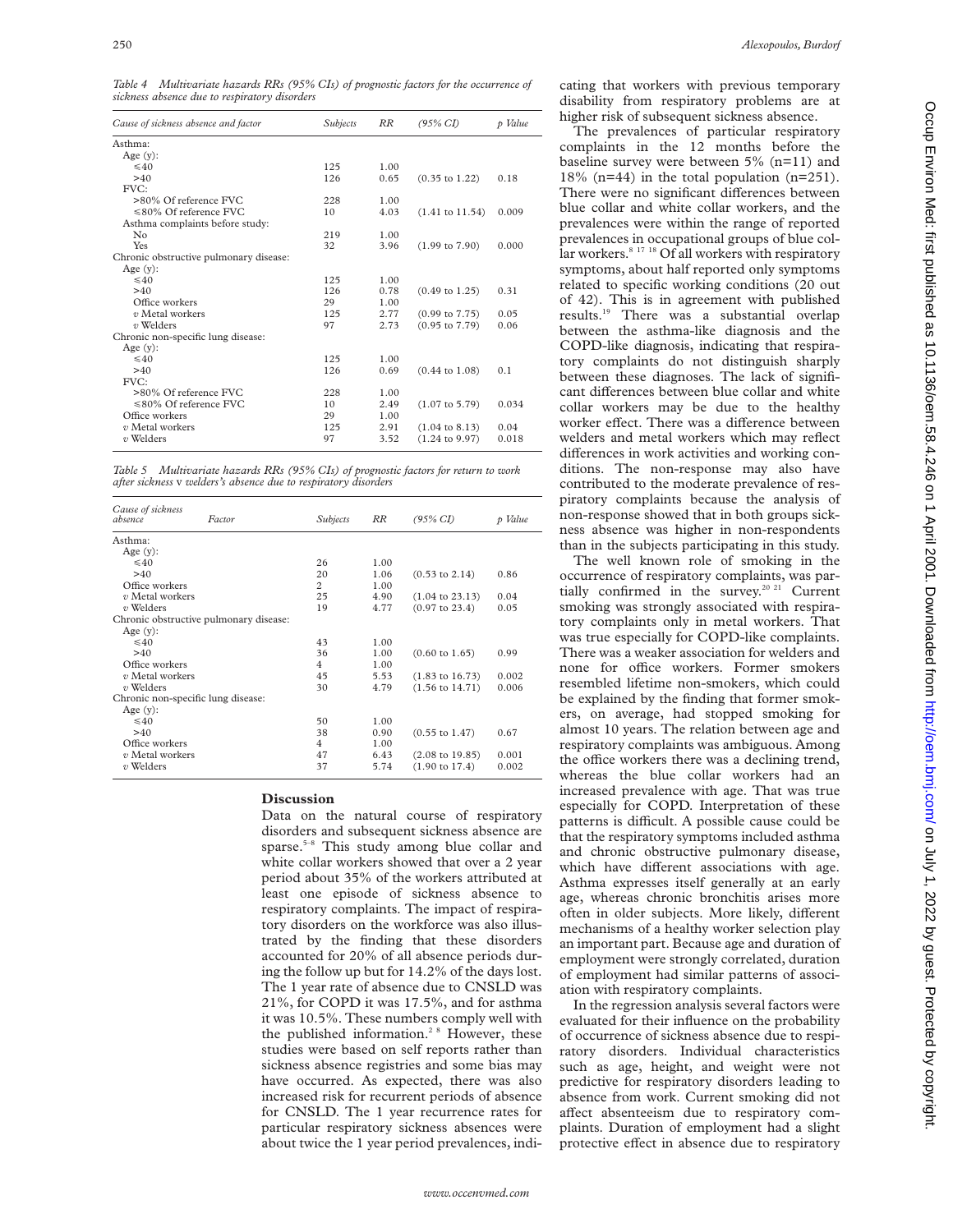complaints. Decreased FEV<sub>1</sub> was not predictive for respiratory absence, by contrast with the findings of other studies. $5-4$ 

The limited size of the study population hampers detailed analyses and also introduced large 95% CIs, which prevents risk factors from reaching significance. This was particularly the case in the analysis of factors associated with respiratory absence. Therefore, it was not feasible to investigate the influence of important factors such as overall health, morbidity, and work requirements on the sickness absence due to respiratory diseases.<sup>1</sup>

Workers with respiratory symptoms were absent more often due to respiratory symptoms than those without. This difference reached a conventional level of significance only for absence due to asthmatic complaints. These findings are not in full agreement with the few publications on this matter.<sup>5-8</sup>

Previous asthmatic complaints were very significant predictors of future sickness absence due to these complaints. Both complaints about CNSLD and work related CNSLD were also significant predictors of absence due to asthmatic complaints. Surprisingly, the occurrence of complaints about COPD and CNSLD in the 12 months before the study was not associated in a significant level with absence for these complaints. This contrasts with the common finding that a history of COPD or CNSLD is a strong risk factor for recurrent complaints and sickness absence.<sup>5-8</sup> A possible explanation for this contradictory result might be that subjects whose complaints followed a less severe but unremitting chronic course were overrepresented among those lost to follow up. The nonresponse analysis showed that subjects who dropped out of the study during the follow up reported significantly more COPD during the baseline survey than those who completed the study.

Job titles were predictors for sickness absence for all kinds of respiratory complaints. This may reflect differences in work activities and working conditions between jobs. Other prognostic factors described in the scientific literature—such as poor working relations, management policy, and worker's avoidance behaviour,<sup>122</sup> are less likely to explain these results as these risk factors would have entertained a similar systematic effect on all three categories of respiratory complaints.

The available information on return to work after an episode of respiratory sickness absence is based on small numbers. Hence, the statistical analysis provided limited insight into possible prognostic factors for return to work. Moreover, the study population of welders and metal workers may lack sufficient contrast in exposure and health status to ascertain their impact on return to work. It should be borne in mind that the current study included all cases of respiratory absence, irrespective of the duration of absence and whether the subjects off work sought medical care. Within the framework of the study it was not feasible to conduct a clinical evaluation of every case at the onset of absence. Hence, the results in this longitudinal study among workers may differ from incep-

tion cohort studies based on groups of patients enrolled in general practice or compensation systems shortly after the onset of symptoms. Studies on patients with CNSLD have identified predictors for delayed return to work. These include several clinical variables of the complaint and effect modifiers—such as mental health, poor job satisfaction, and pursuit of compensation.<sup>22</sup>

The risks of becoming ill due to CNSLD were similar but less than the risks of delayed return to work. Only job title was a significant predictor for delayed return to work. By contrast with incidence of absence, metal workers had a higher risk of delayed return to work than welders or office personnel. No significant differences were found among the distributions of duration of sickness absence for particular respiratory complaints. On average, about 67% of the workers returned to work within 1 week (5 working days), and about 90% returned to work within 2 weeks (10 working days; figure). This high return to work within the first weeks suggests that any medical programme aimed at early intervention will most likely be only cost effective when the treatment has a very strong effect. The differences between blue collar and white collar workers were based on very small numbers. Although there was a small difference between the distributions of return to work after a first period of sickness absence and after a repeat period of sickness absence, it was not significant. Although the information on duration of recurrent episodes of sickness absence was based on only 39 events, this finding does not support the hypothesis that subjects off work for recurrent periods have passed through earlier stages of disability with less lost time. Among welders and metal workers, subjects with respiratory sickness absence were at increased risk of a recurrent episode but this second episode did not delay return to work. In this study it was not possible to distinguish between complete recovery from respiratory complaints and return to work, as the presence of residual respiratory complaints when resuming work was not ascertained. Perhaps full recovery and return to work are outcomes that should be differentiated. In this study return to work and recovery may have been similar as workers did not experience any cut in their regular wages within the first few weeks of sickness absence.

This longitudinal study has several limitations, most of them related to the inability to perform clinical assessments of the complaints underlying respiratory sickness absence. However, the results showed that a history of complaints about asthma and CNSLD in the 12 months before the study was associated with subsequent sickness absence for asthmatic complaints during the follow up. Also, workers with absence due to respiratory disorders were at higher risk of subsequent sickness absence in the next year. It is important to study temporal associations between the occurrence of respiratory complaints and subsequent disability. In this respect, health complaints, sickness absence, and return to work should be studied simultaneously in the same occupational populations.